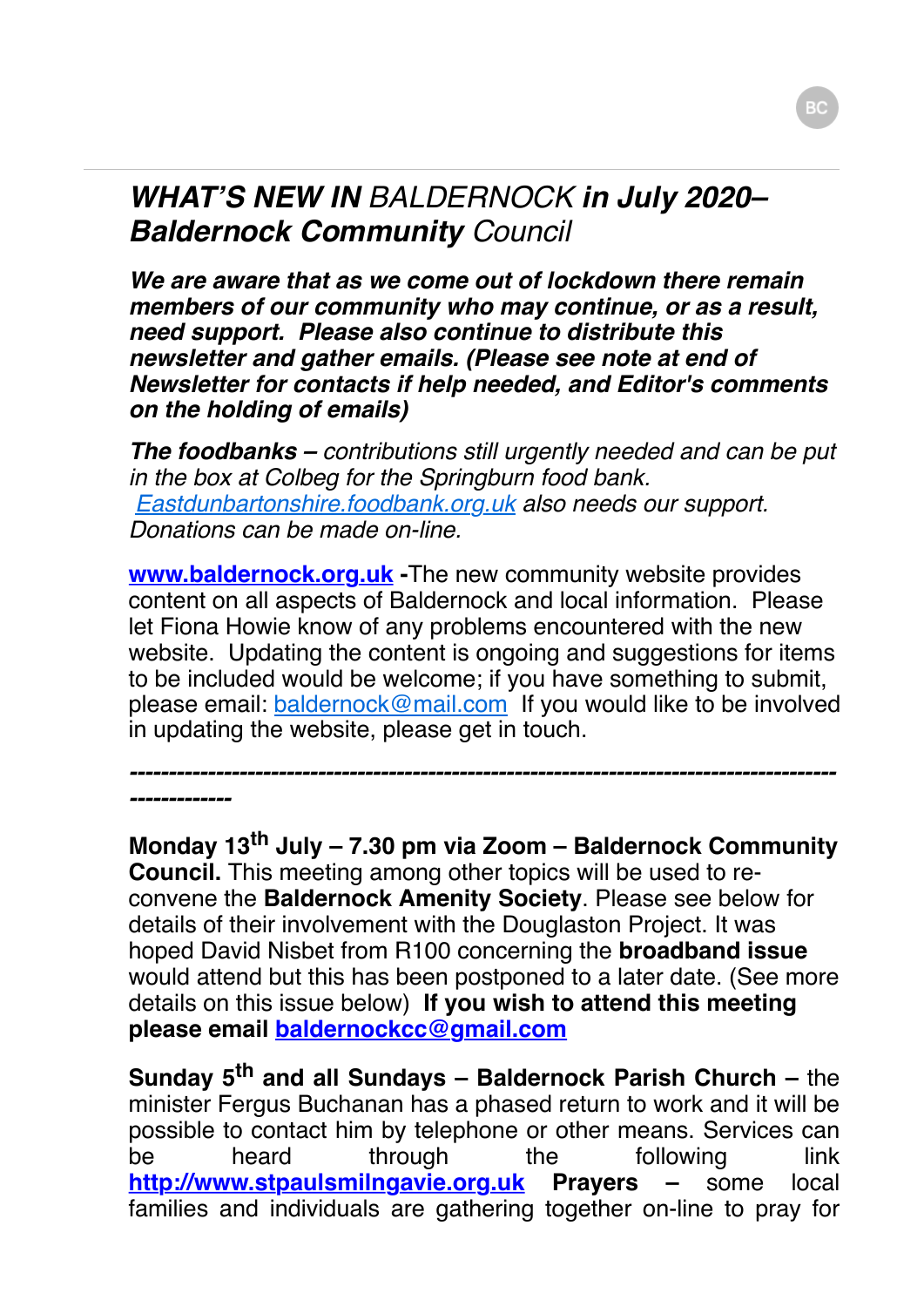our community and beyond. If you would like to join this group or contact them please email **[baldernockprayers@gmail.com](mailto:baldernockprayers@gmail.com)** 

**Ladies that walk** – will resume when rules allow!

**Additional information** – covering the Dougalston Development, Broadband, Baldernock Tartan, local contact numbers, Baldernock Childcare, Baldernock Development Trust.

**The Douglaston Development -** Proposal to re-zone the Dougalston Green Belt to enable development including housing

As indicated in recent messages from the Community Council and the Community Development Trust, the Baldernock Amenity Society will be reconstituted to coordinate the campaign with Milngavie groups to oppose British Land's proposal that East Dunbartonshire Council should re-zone the Dougalston Green Belt. BL has proposed this re-zoning so as to permit future development, including housing. The Amenity Society has been a vehicle for protecting Baldernock's interests since at least 1970 and it will be reconstituted at the July meeting of the Community Council, where we will give an update on the campaign.

**Please -** Visit the website [www.bldougalston.co.uk](http://www.bldougalston.co.uk/) and make your views known on the feedback form at the bottom of that page. You can simply register your opposition (or support) without giving reasons. The fields on the form are not compulsory but it is important that individuals who respond identify themselves. If anyone has submitted feedback, or plans to do so, please also drop an email to [lovedougalston@outlook.com](mailto:lovedougalston@outlook.com) informing LoveDougalston of your feedback on the proposal. LoveDougalston is independently collating responses to the proposal. This is important so that we have a measure of the opposition to, or support for, the re-zoning proposal, independent of what British Land, the landowner, might report.

Complete the LoveDougalston survey at https://forms.office.com/Pages/ResponsePage.aspx? [id=DQSIkWdsW0yxEjajBLZtrQAAAAAAAAAAAAN\\_\\_jAq3AtURjBX](https://forms.office.com/Pages/ResponsePage.aspx?id=DQSIkWdsW0yxEjajBLZtrQAAAAAAAAAAAAN__jAq3AtURjBXQ1BUVlJLMVdXMjU1N0pUMVY1SlJNMC4u) Q1BUVlJLMVdXMjU1N0pUMVY1SlJNMC4u

Also, please feel free to express your opinion of the proposal to rezone Dougalston to the following: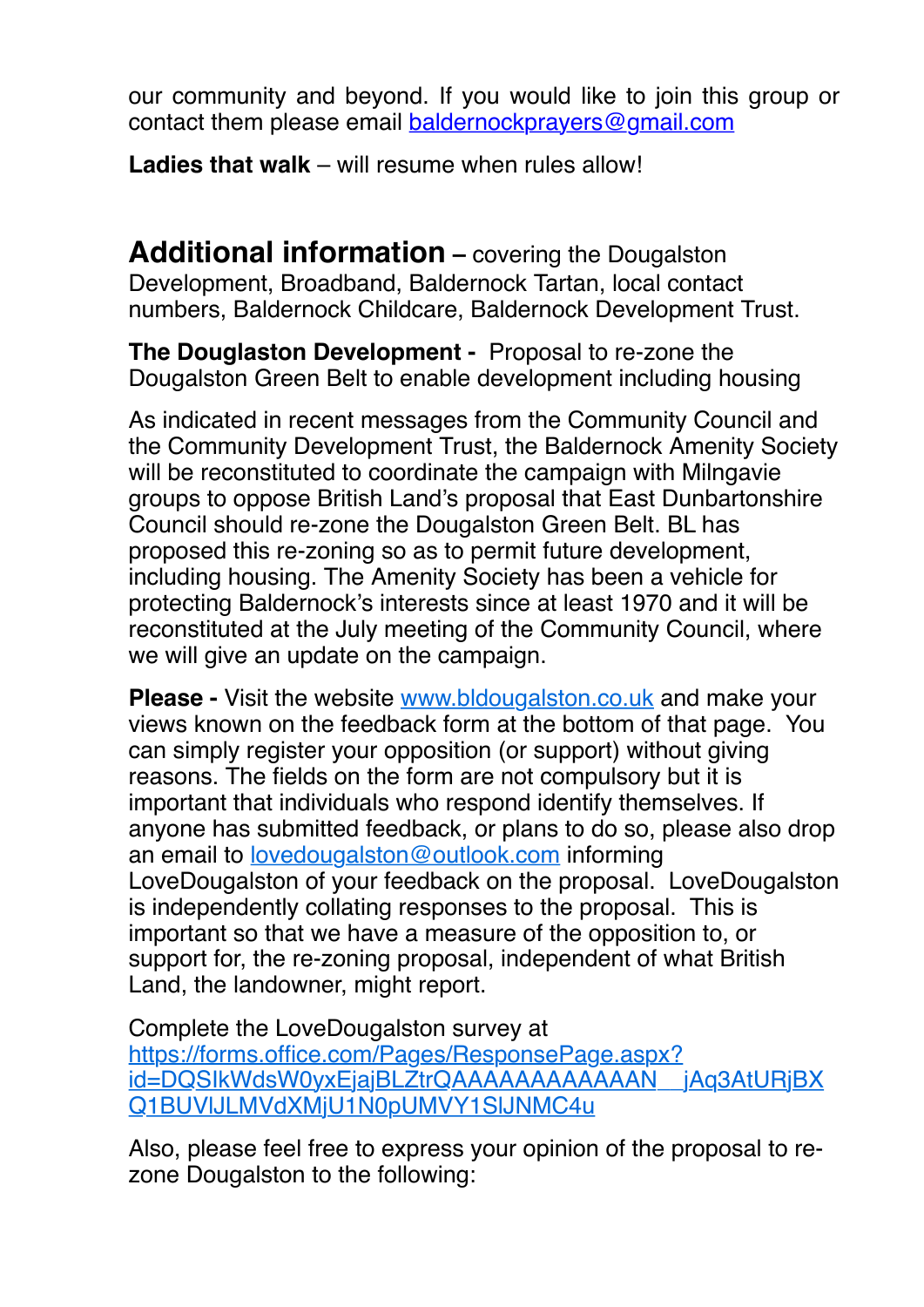EDC Councillors (write a letter, drop them an email; list of Councillors and their contacts at https://www.eastdunbarton.gov.uk/residents/council[democracy/committees-and-councillors/councillors-2017](https://www.eastdunbarton.gov.uk/residents/council-democracy/committees-and-councillors/councillors-2017)), and

EDC Planning Department [planning@eastdunbarton.gov.uk](mailto:planning@eastdunbarton.gov.uk).

 Remember that at a later stage, during the next consultation period, letters of objection will be more crucial. At this stage the British Land proposal is to re-zone the land; it is not yet a planning application. Your views should refer to the loss of the Green Belt and it is best if you give specific reasons for not wanting the rezoning. For example, British Land claimed in their webinar that the re-zoning will mean that the Green Belt can be used in a "more effective way" and that it "is not being well used by the local population". Both of these statements are simply untrue. The various groups involved in the campaign, including our Amenity Society, will also make submissions to these bodies.

Finally, you can contribute to @lovedougalston on Facebook and #lovedougalston on Twitter, and enter their photo competition.

Crawford Currie and Paul Bishop [baldernockgreen@gmail.com](mailto:baldernockgreen@gmail.com)

**Broadband** in **Baldernock -** While many in Baldernock are now able to benefit from superfast or even ultrafast broadband, others are still struggling on slow or very slow speeds. Our elected representatives are aware of this issue and some, including Councillor Gary Pews, MSP Rona Mackay and MP Amy Callaghan, have been very actively engaged in trying to resolve it.

The Scottish Government's R100 programme is unable to attend the next Community Council meeting but has offered to make a written submission instead. A request has been made that this submission focus very closely on Baldernock's specific issues as follows:-

Baldernock premises that have access to only very slow broadband (as slow as 2Mbps or less) because they are distant from their fibreenabled cabinets;

Baldernock premises that have 'decent' but not superfast speeds, despite their relative proximity to their fibre-enabled cabinets (such as those at Robinsfield, Bardowie);

Baldernock premises that should be able to access superfast broadband because they are close to their fibre-enabled cabinet, but they can't, including some in Balmore village.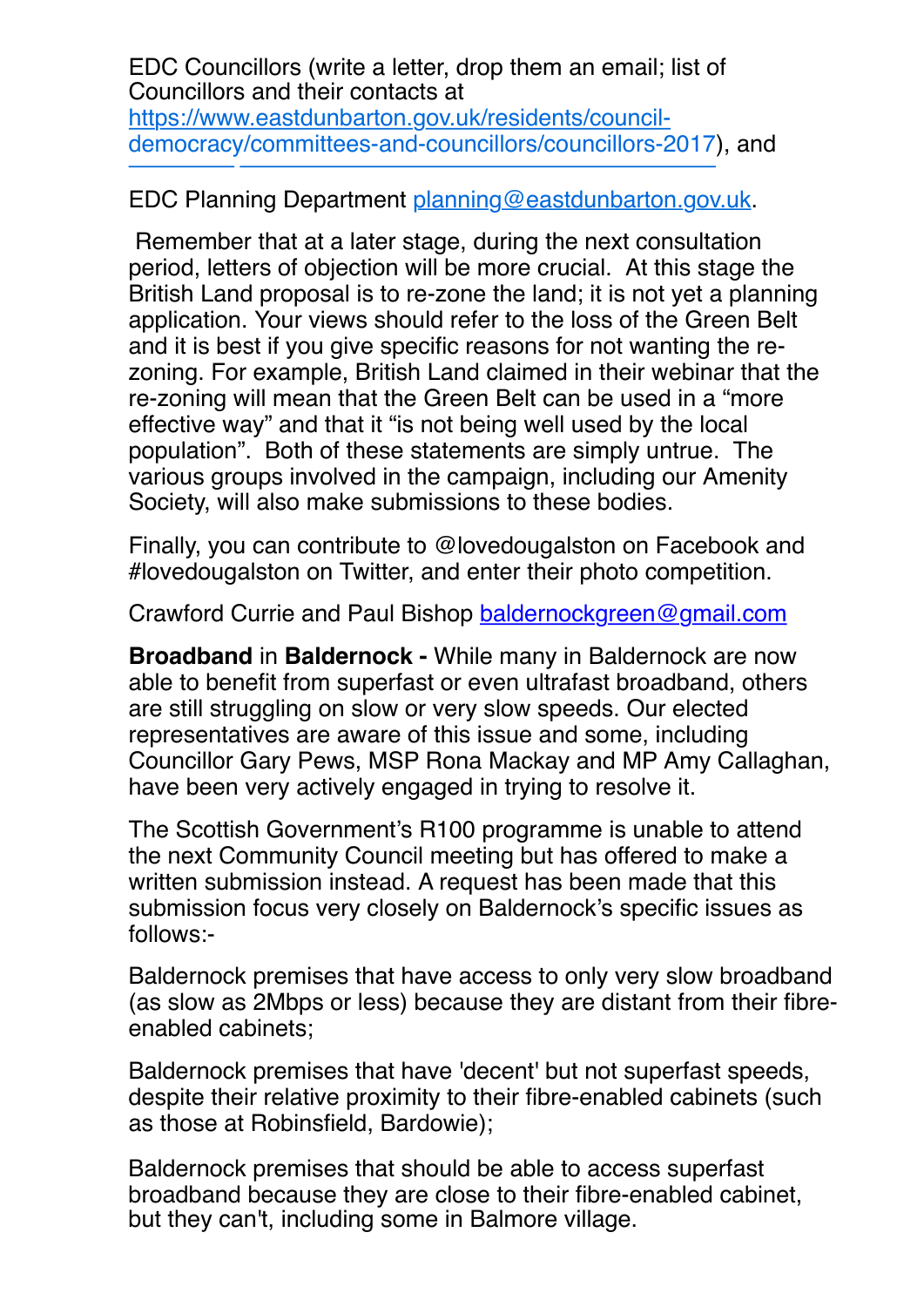The Community Council is planning an extraordinary meeting which we hope Duncan Nisbet of the R100 programme will address. We will also invite our elected representatives and representatives from BT/Openreach. In the meantime, we have been gathering information from the community about broadband issues, and would like to continue, accelerate and expand that in advance of the extraordinary meeting. **What is your broadband availability?** Ofcom has a useful broadband tracker at <https://checker.ofcom.org.uk/broadband-coverage>. It would be very

helpful if you could use this to check what it says for your specific postcode and let us know whether the speeds you can access are those indicated on the tracker. Some residents may not need or want superfast speeds, but this is about availability - whether residents can obtain at least superfast speeds if they want them, and whether they are receiving the speeds they are paying for. There are a number of online speed tests you can use to check your speed, for example that at

[https://speed.measurementlab.net/#/.](https://speed.measurementlab.net/#/)

**--------**

#### **Are you happy with telecoms provision in Baldernock**?

Attendance of BT/Openreach at the extraordinary meeting will provide an opportunity to raise any other issues you may have with telecoms in Baldernock, such variable quality or intermittent loss of phone or internet, failure to resolve recurring faults, or any other issues. Please let us know if you have experienced such problems so that we can collate them in time for the meeting. Information about the extraordinary meeting will follow as soon as a suitable date is identified.

**Baldernock District Tartan -** Our own Baldernock tartan, designed by Niall Logan, has now been fully registered with the Scottish Register of Tartans and can be viewed at <https://www.tartanregister.gov.uk/tartanDetails?ref=12806>.

The tartan group will hopefully be regrouping soon to discuss manufacture and

uses for the tartan. If you are interested in joining the group or have suggestions for appropriate use of the tartan, please contact Niall Logan [loganniall@yahoo.co.uk](mailto:loganniall@yahoo.co.uk) or Fiona Howie [fahowie@btinternet.com.](mailto:fahowie@btinternet.com)

**------------------------------------------------------------------------------------------**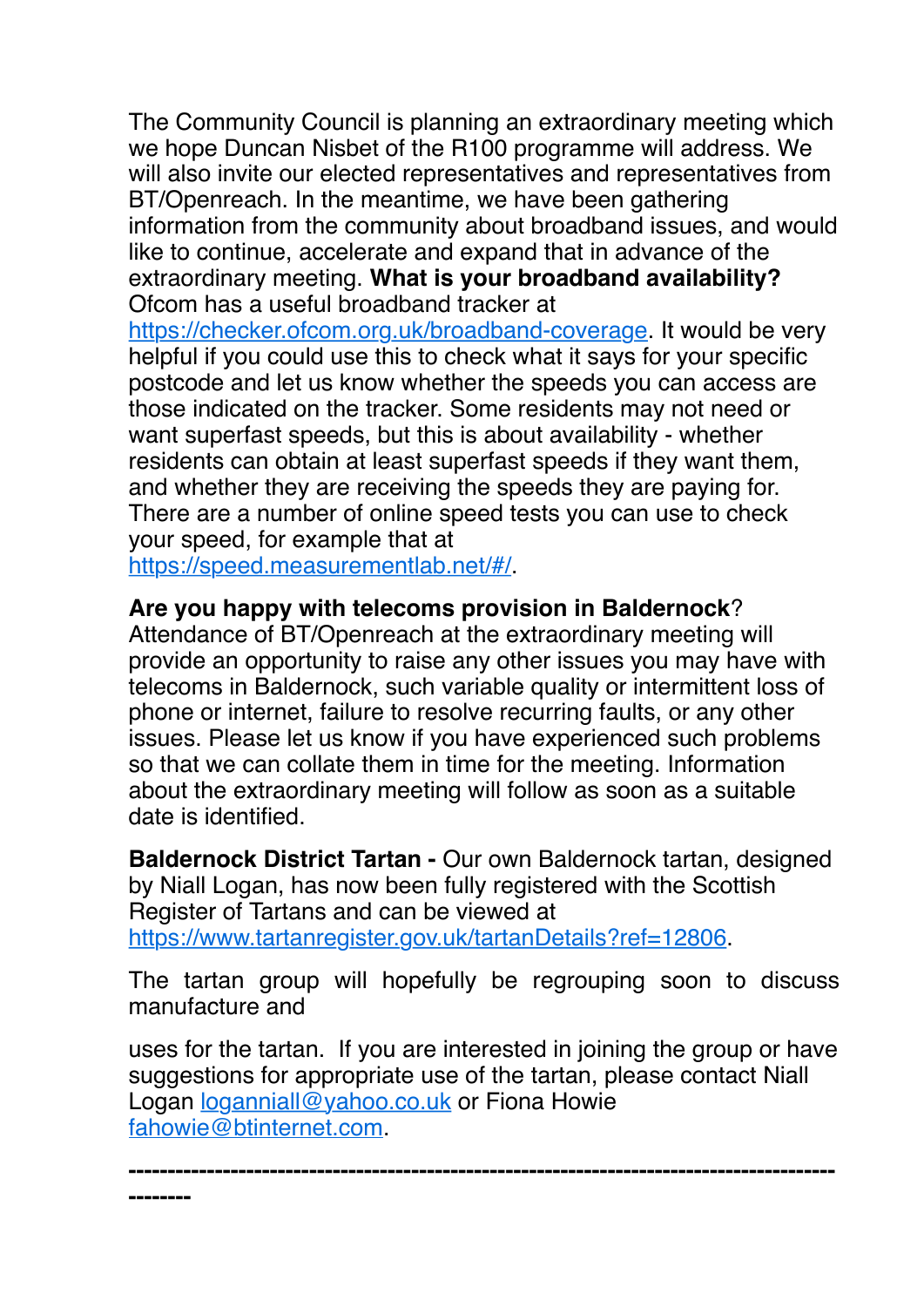**Baldernock Community Council** - Contact [baldernockcc@googlemail.com](mailto:baldernockcc@googlemail.com) Please continue to keep us informed of your concerns.

**Baldernock Community Development Trust -** To ensure appropriate and coordinated activities during the Coronavirus lockdown, Trust Directors have been meeting frequently and informally, with representatives from the Community Council, via zoom. A community quiz on the same platform was organised by the Trust on 16th May and appeared to be very much enjoyed by participants. While its usual activities have been curtailed, the Trust has been proactive in pursuing better broadband across Baldernock (see broadband item elsewhere in newsletter), so essential for working and learning from home. If you have been clearing out your garden sheds or cupboards during lockdown, or are looking for any items - from a jigsaw to a sideboard - you might like to use the swap and share facility on the Baldernock Community Development Trust's Facebook page. While it is unable to organise fund-raising community events the Trust would welcome small donations to its funds to cover essential costs such as insurance: for more information please contact the Trust at [baldernockcdt@gmail.com](mailto:baldernockcdt@gmail.com). You can read about the Trust and its work on the brand new Baldernock website at [www.baldernock.org.uk.](http://www.baldernock.org.uk/)

.**Baldernock Childcare -** we have furloughed three of the salaried staff and have fingers crossed we will be able to meet again as soon as is possible, although it is hard to know when (and how) restrictions will be lifted. Clearly this has been a difficult time for everyone, and we are hoping that numbers of children attending in the next school year will be enough to balance the books. It is hard on the staff as we had just had a successful inspection earlier in the year with very positive feedback and had hoped to appoint a new staff member this term. Also, to note that our much-valued administrator Paula Brown, will be leaving her post this month and is planning to return to the US, although clearly travel is tricky! Kate Currie will be picking up most of the admin role moving forwards and we are very grateful for that.

## *Stories from around the Parish.*

Please remember that we are still interested in collecting stories from around the Parish. *If you would like to take part in this project, or know more, please email [baldernockcc@gmail.com](mailto:baldernockcc@gmail.com)*

# *Points of Contact*